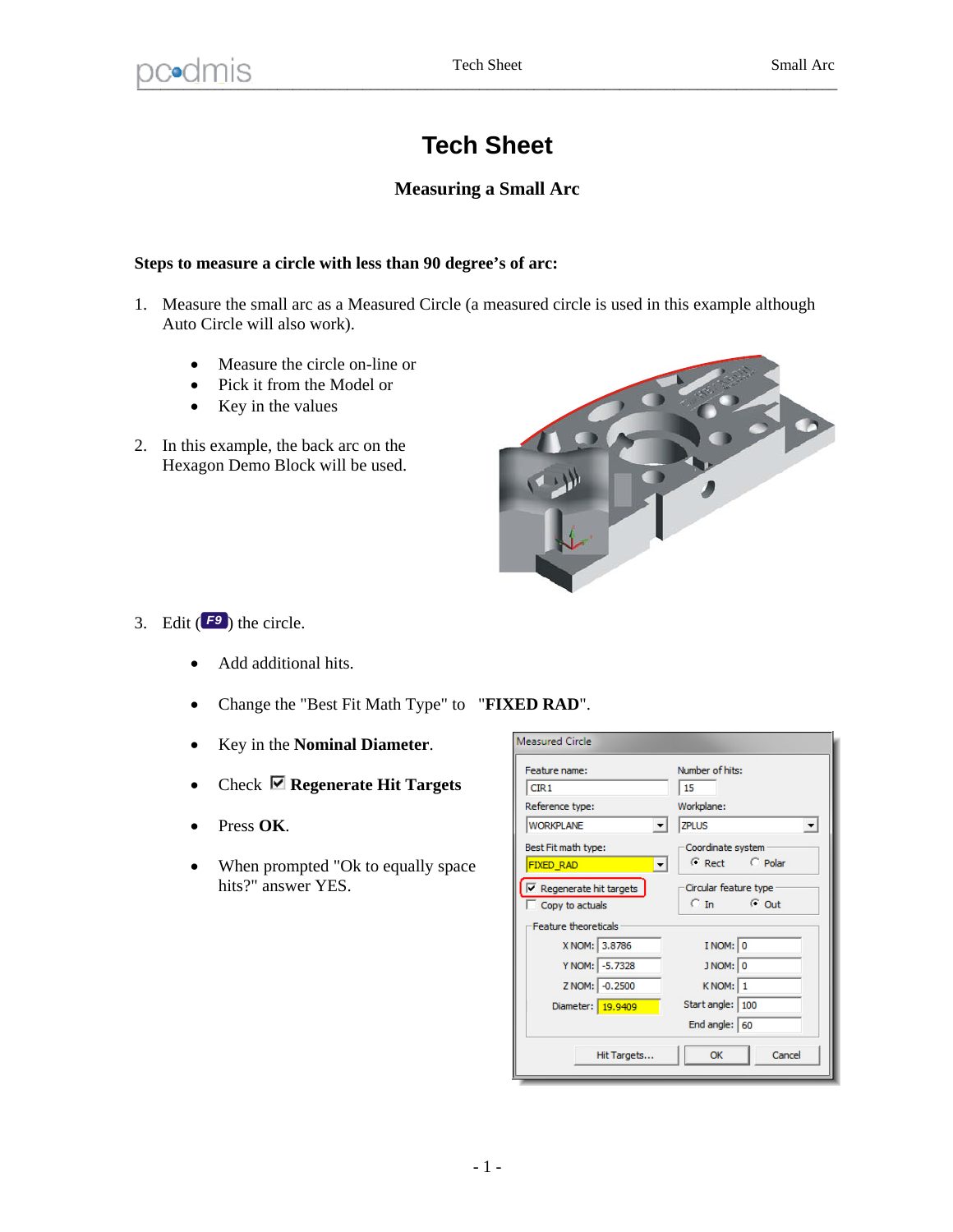## ned mission of the Sheet Small Arc Small Arc Small Arc Small Arc Small Arc Small Arc Small Arc Small Arc Small Arc Small Arc Small Arc Small Arc Small Arc Small Arc Small Arc Small Arc Small Arc Small Arc Small Arc Small A  $_{\sim}$

- 4. Execute the feature *Ctrl E* to update the measured data.
- 5. Dimension the location  $\boxed{\frac{1}{10}}$  of the Fixed Radius circle. This will verify the <u>location</u> of the radius.
- 6. Enter the location Nominals and Tolerances.

| 曲         | IN          | $LOC4 - CIR1$  |        |        |            |               |  |
|-----------|-------------|----------------|--------|--------|------------|---------------|--|
| <b>AX</b> | <b>MEAS</b> | <b>NOMINAL</b> | $+TOL$ | -TOL   | <b>DEV</b> | <b>OUTTOL</b> |  |
| Ιx        | 3.8797      | 3.8786         | 0.0100 | 0.0020 | 0.0011     | 0.0000        |  |
| I۷        | $-5.7321$   | $-5.7328$      | 0.0100 | 0.0020 | 0.0007     | 0.0000        |  |

7. Create an Alignment and set origin on Fixed Radius circle.

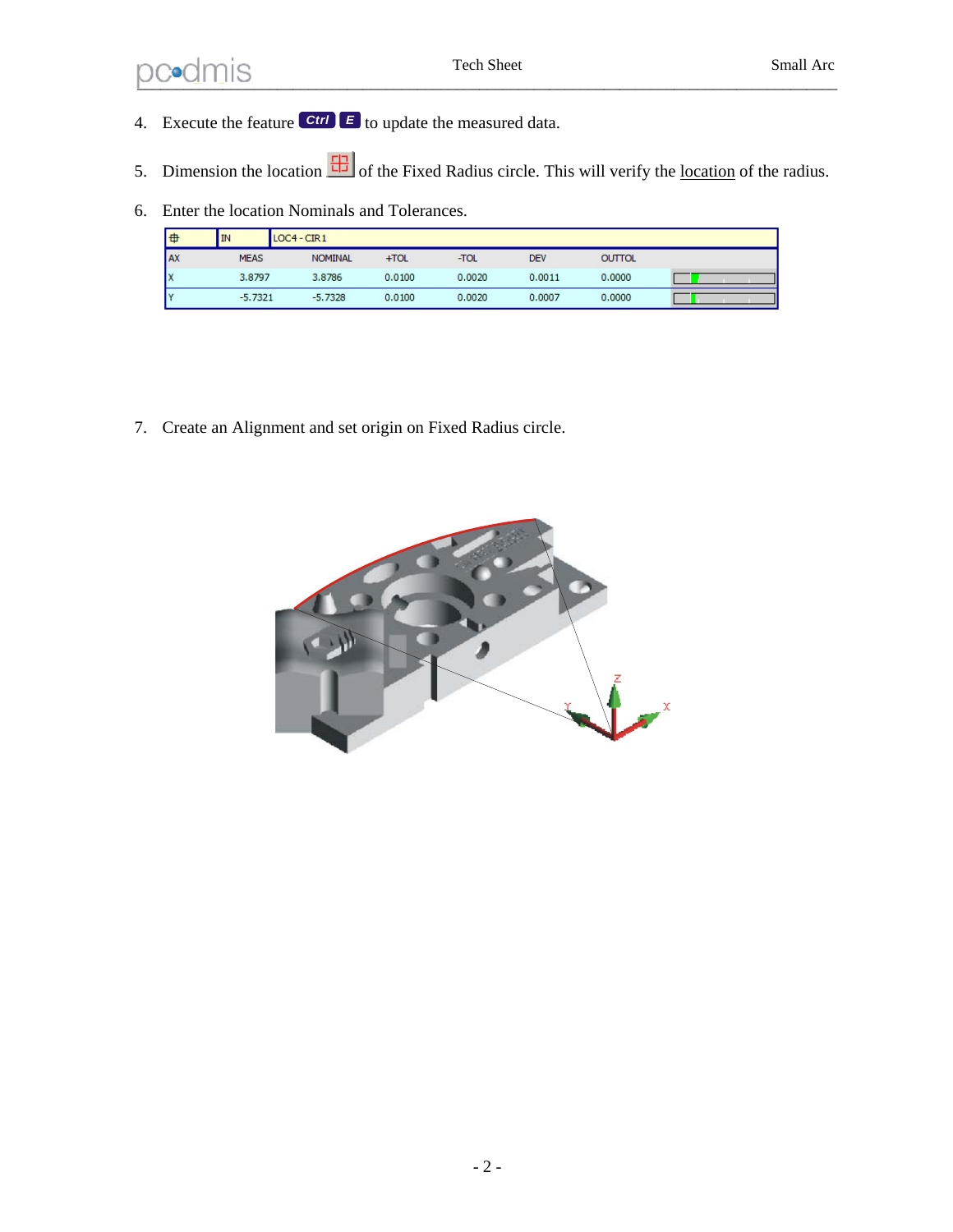8. Open the Parameter Settings Dialog *F10* . Select the Probing Tab and enable polar compensation for the active workplane.

 $\blacksquare$  Note: Skip this step when using CAD and Vector points rather Measured points.

| Opt.Probe                  | Probe Trigger Options                   |         | I/O Channels |              |
|----------------------------|-----------------------------------------|---------|--------------|--------------|
| Dimension                  | Clearance Plane                         | Probing | Motion       | Acceleration |
| Active probe information   |                                         |         |              |              |
| Active Probe=PROBE 1       |                                         |         |              |              |
| Active Tip=T1A0B0          |                                         |         |              |              |
| No probe changer           |                                         |         |              |              |
|                            |                                         |         |              |              |
| Compensation options       |                                         |         |              |              |
|                            | $\nabla$ Probe compensation active (ON) |         |              |              |
| Polar vector compensation: |                                         |         |              |              |
| <b>XYPL</b>                |                                         |         |              |              |
|                            |                                         |         |              |              |
|                            |                                         |         |              |              |
|                            |                                         |         |              |              |
|                            |                                         |         |              |              |
|                            |                                         |         |              |              |

9. With the joystick, measure 3 or more individual Measured Points on the Radius.

Note: If you are using CAD, use Vector Points and pick from model.